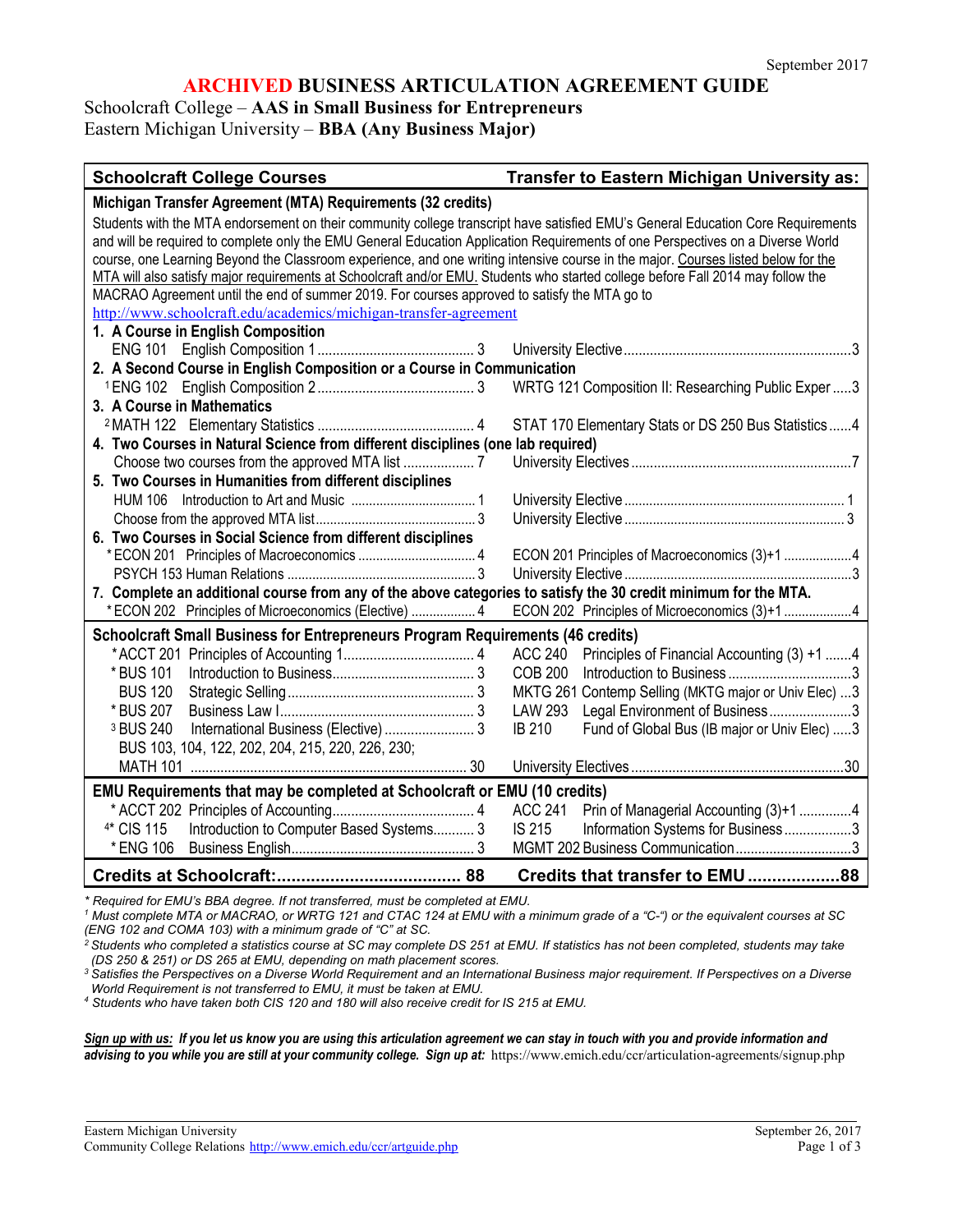#### **ARCHIVED BUSINESS ARTICULATION AGREEMENT GUIDE**

Schoolcraft College – **AAS in Small Business for Entrepreneurs** Eastern Michigan University – **BBA (Any Business Major)**

| <b>Completion of EMU's BBA Program</b>                                                                                                                                                                                                                                                                                                       |                                                                                                                                                                                                                                                                                                                                                                                                                                                                             |
|----------------------------------------------------------------------------------------------------------------------------------------------------------------------------------------------------------------------------------------------------------------------------------------------------------------------------------------------|-----------------------------------------------------------------------------------------------------------------------------------------------------------------------------------------------------------------------------------------------------------------------------------------------------------------------------------------------------------------------------------------------------------------------------------------------------------------------------|
| Major Requirements (42-51 credits)<br><b>Business Core (18 credits)</b><br><sup>1</sup> DS 251 Business Stats for Decision Making or (DS 265) 3<br>MGMT 386 Organizational Behavior and Theory 3<br>OM 374                                                                                                                                   | Sample Sequence for completing the program<br>Students following this agreement have the option of selecting<br>any of the following disciplines to complete the BBA:<br>accounting, accounting information systems, computer<br>information systems, economics, entrepreneurship, general<br>business, marketing, management, finance, or supply chain<br>management. The recommended course sequence for each<br>discipline can be obtained from the COB Advising Center. |
| <b>Discipline Requirements (24-33 credits)</b>                                                                                                                                                                                                                                                                                               | http://www.emich.edu/cob/students/advisors/undergraduate.php                                                                                                                                                                                                                                                                                                                                                                                                                |
| Students may choose any of the following areas to complete<br>discipline requirements:                                                                                                                                                                                                                                                       | DS 251 or 265 must be completed in the first semester at EMU.                                                                                                                                                                                                                                                                                                                                                                                                               |
| Accounting, accounting information systems, computer<br>information systems, economics, entrepreneurship, general<br>business, marketing, management, finance, or supply chain<br>management. See the undergraduate catalog for discipline<br>requirements http://catalog.emich.edu                                                          | <b>Fall Semester</b><br>(12 credits)                                                                                                                                                                                                                                                                                                                                                                                                                                        |
| Note: Each student must complete a writing intensive<br>course as part of the major. Consult your advisor for<br>course options.                                                                                                                                                                                                             | <b>Winter Semester</b><br>$(15 \text{ credits})$<br><b>FIN 350</b>                                                                                                                                                                                                                                                                                                                                                                                                          |
| $(0-3 \text{ credits})$<br><b>LBC Requirement</b><br>One Learning Beyond the Classroom (LBC) course or<br>noncredit experience must be completed at EMU. Consult<br>College of Business advisor for options.                                                                                                                                 | <b>Summer Semester Summer Semester</b><br>$(15 \text{ credits})$<br>MGMT 490 F, W, S, online, Concurr Prereq: OM 374 3<br>OM 374 F, W, S, online, Prereq: DS 251 or 2653<br><b>Fall Semester</b><br>$(0-9 \text{ credits})$                                                                                                                                                                                                                                                 |
| * Minimum Credits to Graduate124                                                                                                                                                                                                                                                                                                             |                                                                                                                                                                                                                                                                                                                                                                                                                                                                             |
| Note: Each business major includes a writing intensive course at<br>the 300 to 400 level which must be completed for graduation.<br>See College of Business Advisor to assure that requirement is<br>satisfied.<br>Required Business foundation course Must be completed before formal admission to the BBA program Students who completed a |                                                                                                                                                                                                                                                                                                                                                                                                                                                                             |

*<sup>1</sup> Required Business foundation course. Must be completed before formal admission to the BBA program. Students who completed a statistics course at Schoolcraft may complete DS 251 at EMU. If statistics has not been transferred, students may take (STAT 170 or DS 250) and DS 251 or DS 265, depending on math placement scores. See page 3 for admission requirements.*

*\* The minimum credits required to graduate is 124 but the total will vary depending on the business discipline completed at EMU and the program completed at Schoolcraft. If enough credits are not transferred, additional credits will need to be completed at EMU to satisfy the minimum required for graduation.*

*Note: Choosing electives wisely will increase your employment opportunities in a competitive job market. The College of Business Advisor will assist you in choosing a minor, or selecting courses in an area such as: foreign languages, manufacturing, apparel merchandising, health administration, hotel and restaurant management, political science/public administration, construction management, graphic design, global information systems, professional writing, public relations, internships or cooperative education.*